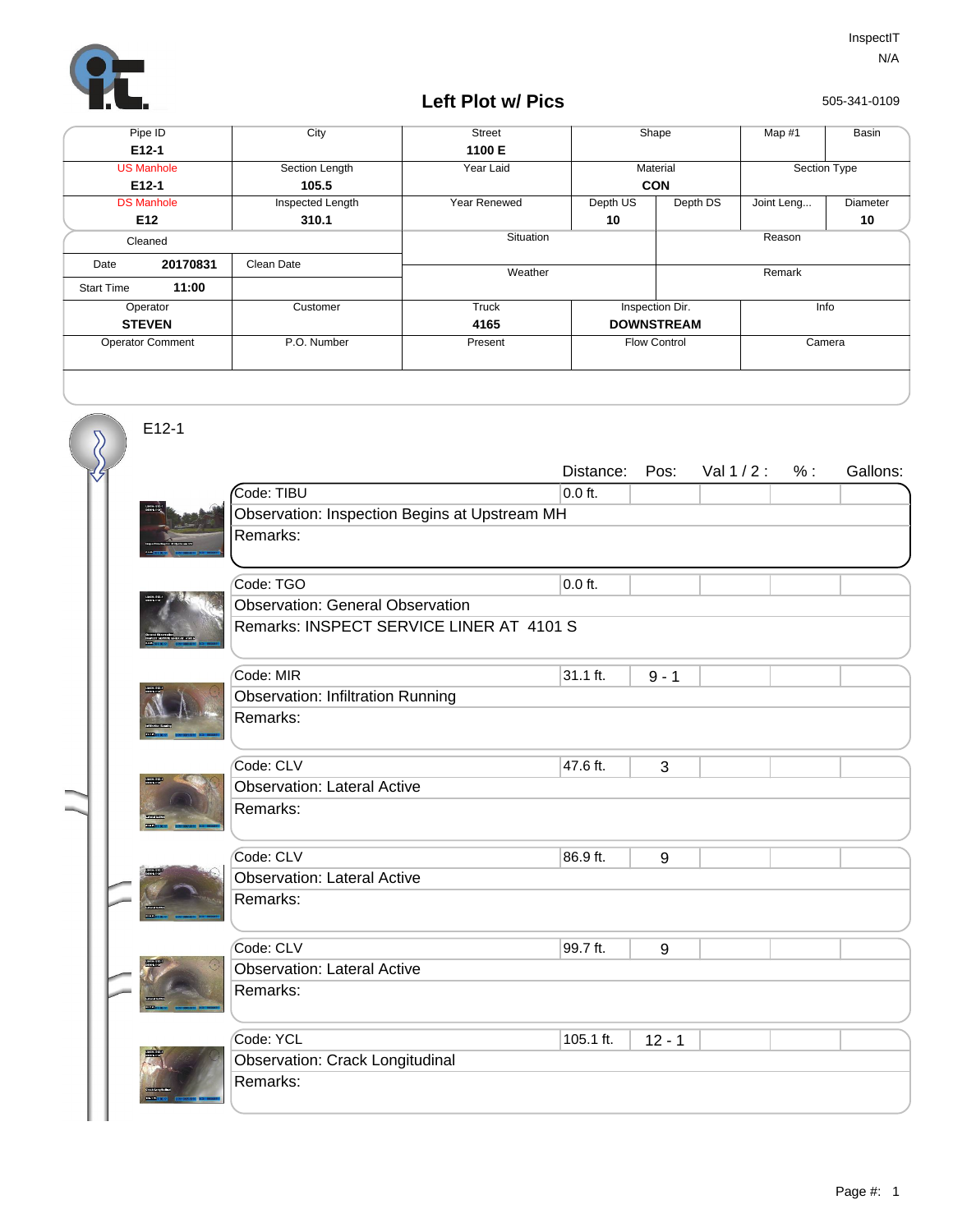

# **Left Plot w/ Pics**

505-341-0109

|     |                   | Pipe ID                                  | City                                      | <b>Street</b>   |           | Shape                                    |          | Map #1     | Basin        |
|-----|-------------------|------------------------------------------|-------------------------------------------|-----------------|-----------|------------------------------------------|----------|------------|--------------|
|     |                   | $E12-1$                                  |                                           | 1100 E          |           |                                          |          |            |              |
|     |                   | <b>US Manhole</b>                        | Section Length                            | Year Laid       |           | Material                                 |          |            | Section Type |
|     |                   | E12-1<br><b>DS Manhole</b>               | 105.5<br><b>Inspected Length</b>          | Year Renewed    | Depth US  | CON                                      | Depth DS | Joint Leng | Diameter     |
| E12 |                   |                                          | 310.1                                     |                 | 10        |                                          |          |            | 10           |
|     |                   | Cleaned                                  |                                           | Situation       |           | Reason                                   |          |            |              |
|     | Date              | 20170831                                 | Clean Date                                | Weather         |           |                                          |          | Remark     |              |
|     | <b>Start Time</b> | 11:00                                    |                                           |                 |           |                                          |          |            |              |
|     |                   | Operator                                 | Customer                                  | <b>Truck</b>    |           | Inspection Dir.                          |          |            | Info         |
|     |                   | <b>STEVEN</b><br><b>Operator Comment</b> | P.O. Number                               | 4165<br>Present |           | <b>DOWNSTREAM</b><br><b>Flow Control</b> |          |            | Camera       |
|     |                   |                                          |                                           |                 |           |                                          |          |            |              |
|     |                   |                                          |                                           |                 |           |                                          |          |            |              |
|     |                   |                                          | Code: MID                                 |                 | 107.8 ft. | $11 - 1$                                 |          |            |              |
|     |                   |                                          | <b>Observation: Infiltration Dripping</b> |                 |           |                                          |          |            |              |
|     |                   |                                          | Remarks:                                  |                 |           |                                          |          |            |              |
|     |                   |                                          |                                           |                 |           |                                          |          |            |              |
|     |                   |                                          | Code: MIR                                 |                 | 120.0 ft. |                                          |          |            |              |
|     |                   |                                          | <b>Observation: Infiltration Running</b>  |                 |           | $2 - 3$                                  |          |            |              |
|     |                   |                                          | Remarks:                                  |                 |           |                                          |          |            |              |
|     |                   |                                          |                                           |                 |           |                                          |          |            |              |
|     |                   |                                          | Code: MIG                                 |                 | 123.4 ft. |                                          |          |            |              |
|     |                   |                                          | <b>Observation: Infiltration Gushing</b>  |                 |           | $9 - 12$                                 |          |            |              |
|     |                   |                                          | Remarks:                                  |                 |           |                                          |          |            |              |
|     |                   |                                          |                                           |                 |           |                                          |          |            |              |
|     |                   |                                          | Code: YCL                                 |                 | 124.6 ft. | $11 - 12$                                |          |            |              |
|     |                   |                                          | Observation: Crack Longitudinal           |                 |           |                                          |          |            |              |
|     |                   |                                          | Remarks:                                  |                 |           |                                          |          |            |              |
|     |                   |                                          |                                           |                 |           |                                          |          |            |              |
|     |                   |                                          | Code: CLV                                 |                 | 134.8 ft. | 3                                        |          |            |              |
|     |                   | <b>Read</b>                              | <b>Observation: Lateral Active</b>        |                 |           |                                          |          |            |              |
|     |                   |                                          | Remarks:                                  |                 |           |                                          |          |            |              |
|     |                   |                                          |                                           |                 |           |                                          |          |            |              |
|     |                   |                                          | Code: MIG                                 |                 | 138.4 ft. | $10 - 2$                                 |          |            |              |
|     |                   |                                          | <b>Observation: Infiltration Gushing</b>  |                 |           |                                          |          |            |              |
|     |                   |                                          | Remarks:                                  |                 |           |                                          |          |            |              |
|     |                   |                                          |                                           |                 |           |                                          |          |            |              |
|     |                   |                                          | Code: CLC                                 |                 | 206.1 ft. | 3                                        |          |            |              |
|     |                   |                                          | <b>Observation: Lateral Capped</b>        |                 |           |                                          |          |            |              |
|     |                   |                                          | Remarks:                                  |                 |           |                                          |          |            |              |
|     |                   |                                          |                                           |                 |           |                                          |          |            |              |
|     |                   |                                          | Code: CLV                                 |                 | 294.9 ft. | 9                                        |          |            |              |
|     |                   |                                          | <b>Observation: Lateral Active</b>        |                 |           |                                          |          |            |              |
|     |                   |                                          | Remarks:                                  |                 |           |                                          |          |            |              |
|     |                   |                                          |                                           |                 |           |                                          |          |            |              |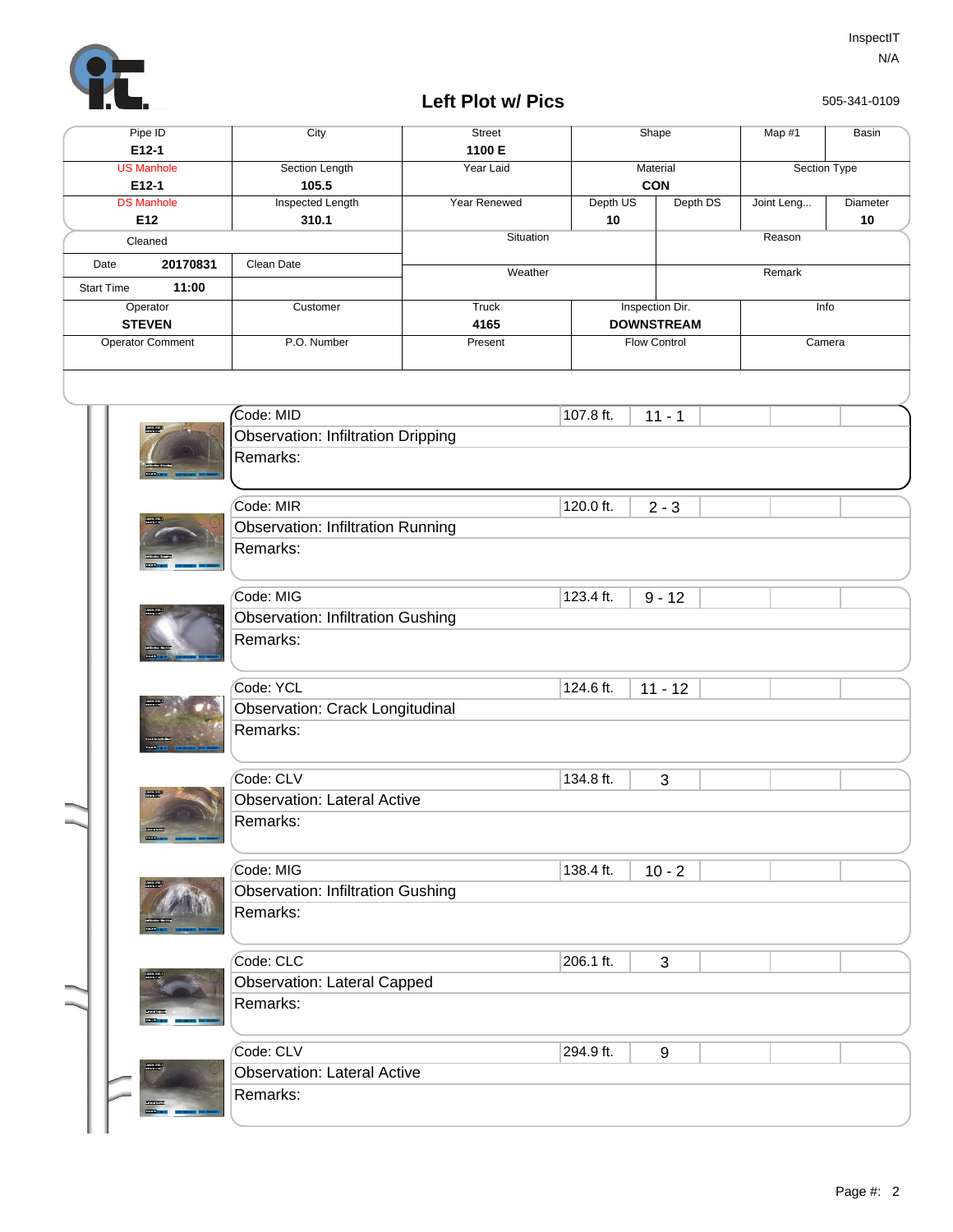

# **Left Plot w/ Pics**

505-341-0109

| Pipe ID                 |                   | City             | <b>Street</b> |          | Shape               | Map #1     | Basin            |  |
|-------------------------|-------------------|------------------|---------------|----------|---------------------|------------|------------------|--|
|                         | E12-1             |                  | 1100 E        |          |                     |            |                  |  |
|                         | <b>US Manhole</b> | Section Length   | Year Laid     |          | Material            |            | Section Type     |  |
|                         | E12-1             | 105.5            |               |          | <b>CON</b>          |            |                  |  |
|                         | <b>DS Manhole</b> | Inspected Length | Year Renewed  | Depth US | Depth DS            | Joint Leng | Diameter         |  |
|                         | E <sub>12</sub>   | 310.1            |               | 10       |                     |            | 10               |  |
| Cleaned                 |                   |                  | Situation     |          |                     | Reason     |                  |  |
| 20170831<br>Date        |                   | Clean Date       | Weather       |          |                     |            |                  |  |
| <b>Start Time</b>       | 11:00             |                  |               |          |                     |            |                  |  |
|                         | Operator          | Customer         | Truck         |          | Inspection Dir.     | Info       |                  |  |
| <b>STEVEN</b>           |                   |                  | 4165          |          | <b>DOWNSTREAM</b>   |            | Remark<br>Camera |  |
| <b>Operator Comment</b> |                   | P.O. Number      | Present       |          | <b>Flow Control</b> |            |                  |  |
|                         |                   |                  |               |          |                     |            |                  |  |



| Code: TGO                                         | 1310.1 ft. |  |
|---------------------------------------------------|------------|--|
| Observation: General Observation                  |            |  |
| Remarks: SERVICE LINER LOOKED GOOD / CRACKS / I/I |            |  |



| Code: TIED                                   | 310.1 ft. |  |
|----------------------------------------------|-----------|--|
| Observation: nspection Ends at Downstream MH |           |  |
| Remarks: ENDS AT DROP                        |           |  |

E12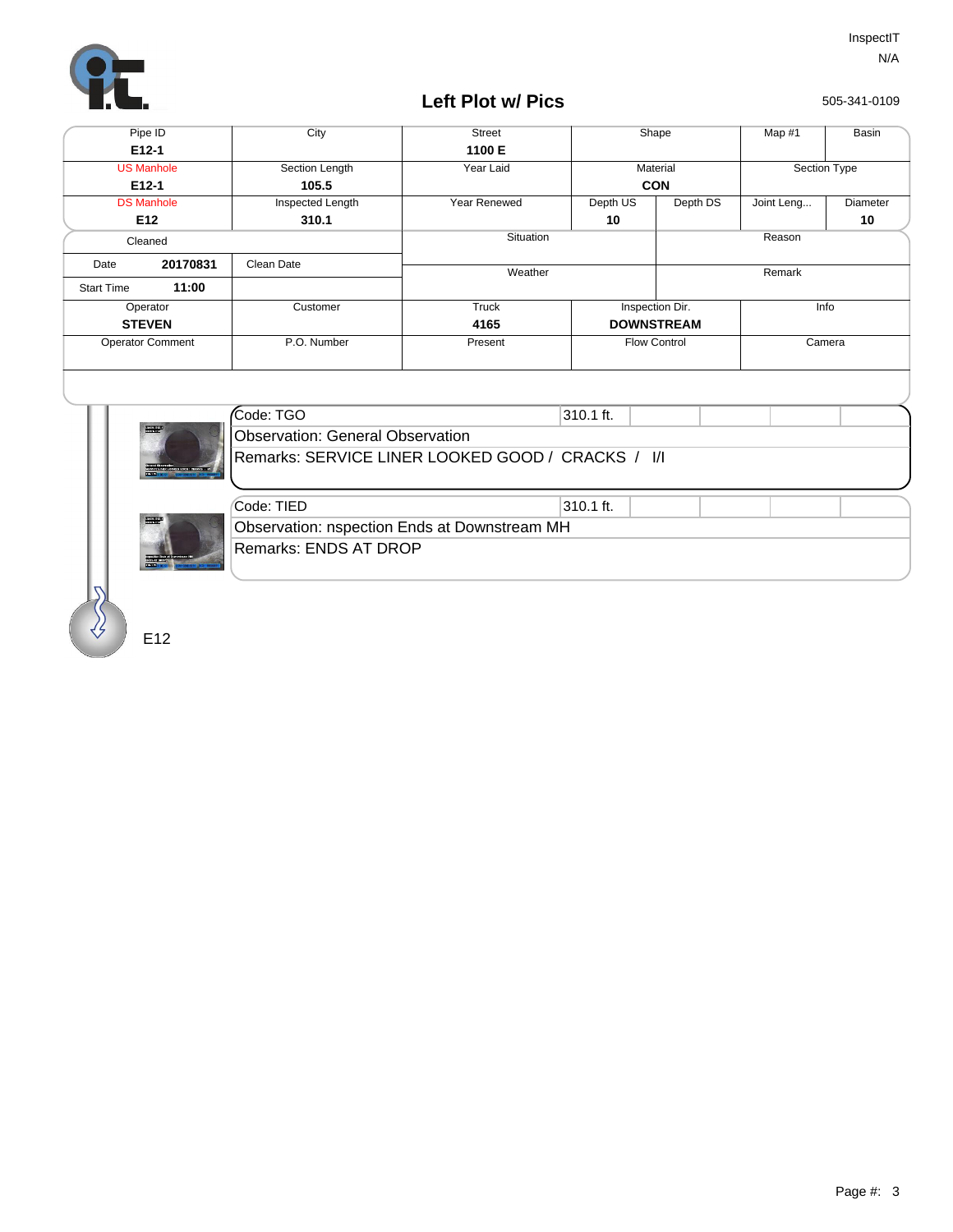

#### **Scaled Plot**

505-341-0109

|                         | Pipe ID           | City             | <b>Street</b> |                      | Shape               | Map $#1$   | Basin        |  |
|-------------------------|-------------------|------------------|---------------|----------------------|---------------------|------------|--------------|--|
|                         | $E12-1$           |                  | 1100 E        |                      |                     |            |              |  |
|                         | <b>US Manhole</b> | Section Length   | Year Laid     |                      | Material            |            | Section Type |  |
|                         | $E12-1$           | 105.5            |               |                      | <b>CON</b>          |            |              |  |
|                         | <b>DS Manhole</b> | Inspected Length | Year Renewed  | Depth US<br>Depth DS |                     | Joint Leng | Diameter     |  |
|                         | E12               | 310.1            |               | 10                   |                     |            | 10           |  |
| Cleaned                 |                   |                  | Situation     |                      |                     | Reason     |              |  |
| Date                    | 20170831          | Clean Date       | Weather       |                      |                     | Remark     |              |  |
| <b>Start Time</b>       | 11:00             |                  |               |                      |                     |            |              |  |
|                         | Operator          | Customer         | Truck         |                      | Inspection Dir.     | Info       |              |  |
| <b>STEVEN</b>           |                   |                  | 4165          |                      | <b>DOWNSTREAM</b>   |            |              |  |
| <b>Operator Comment</b> |                   | P.O. Number      | Present       |                      | <b>Flow Control</b> |            | Camera       |  |
|                         |                   |                  |               |                      |                     |            |              |  |